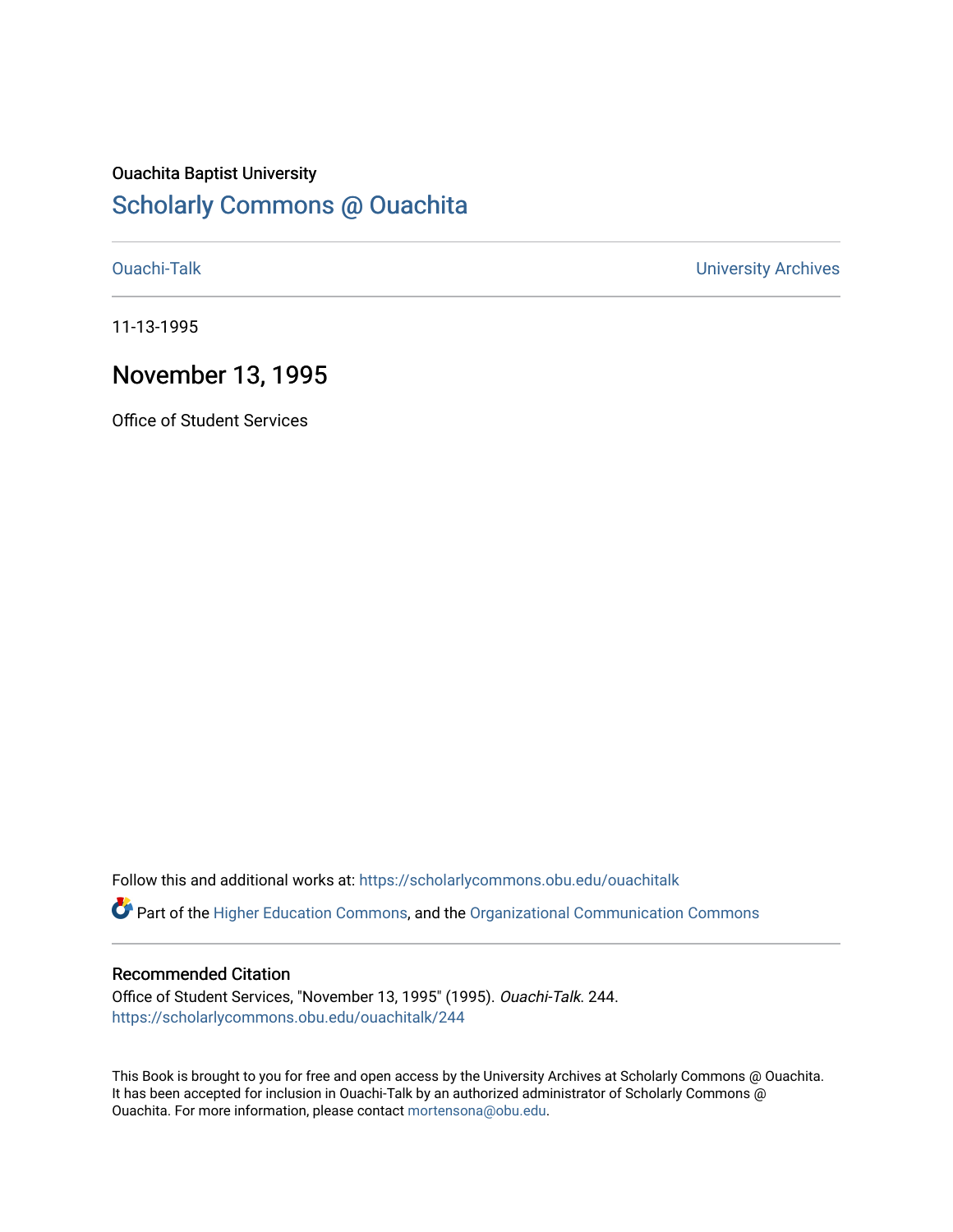

Earlier this year, I told the Student' Senate and the Student Body that I wanted . to find new things for the Student Senate in with to be involved.

I have been in contact with several other student government officers of our state's other colleges and universities. I shared with them my interest in getting all of our organizations together in some type of conference.

This would be a time where the various student government associations would . share the experiences and happenings in their particular student government organization. I believe this exchange of ideas would be benificial and make our organizations work more

efficiently. It is also my hope that out of this would arise some type of formal organization among the different student<sup>'</sup> government organizations. This could provide a unified voice for student government organizations across the state. Such a voice would be helpful when issues effecting college students are being hore students are being students

debated. We would be able to respond to our elected officials and the media in a clear and concise manner.

Right now, this is just a concept. The Senate has given me the chance to pursue this, and I will be sharing more in the future.

David Sanders Student Senate President